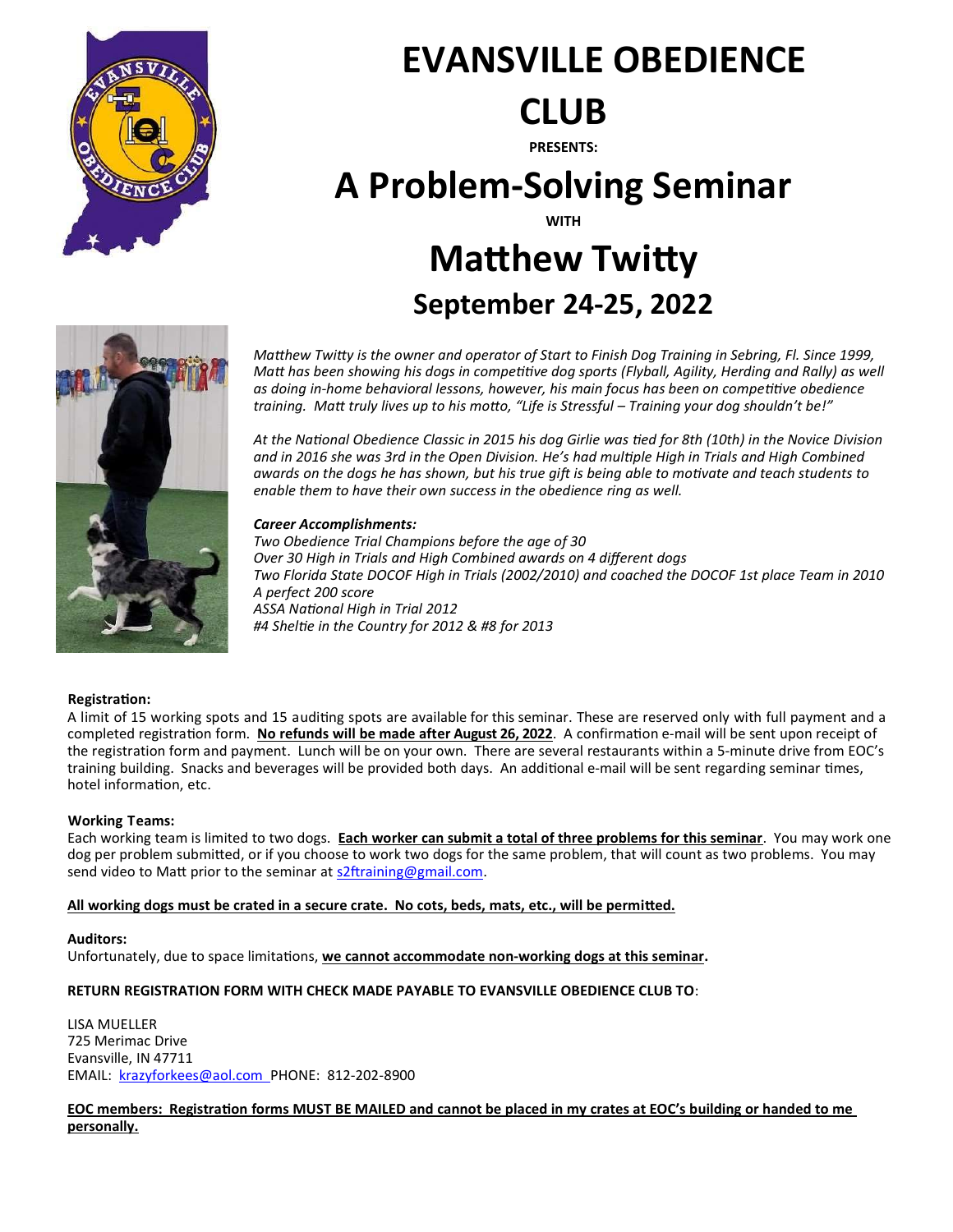### EVANSVILLE OBEDIENCE CLUB PRESENTS: A Problem-Solving Seminar with Matthew Twitty.

Registration Form (please print or type)

Please return this form with payment by September 9, 2022. Checks should be made payable to: Evansville Obedience Club.

| NAME:                  |         |  |
|------------------------|---------|--|
|                        |         |  |
| STREET ADDRESS:        |         |  |
|                        |         |  |
| CITY, STATE, ZIP CODE: |         |  |
|                        |         |  |
|                        |         |  |
| PHONE:                 | E-MAIL: |  |
|                        |         |  |

Please make your selection. If you would like a working spot and all have been filled, your name can be placed on a waiting list, at your request. Two day working or auditing spots cannot be shared. THERE ARE NO ONE DAY WORKING OR AUDITING SPOTS AVAILABLE FOR THIS SEMINAR.

| 2-DAY WORKING SPOT-NON MEMBER \$250 | 2-DAY AUDITING SPOT-NON MEMBER \$150 |
|-------------------------------------|--------------------------------------|
| 2-DAY WORKING SPOT-EOC MEMBER \$225 | 2-DAY AUDITING SPOT-EOC MEMBER \$125 |

#### RELEASE

•ACKNOWLEDGMENT: I, the undersigned, acknowledge that I understand that there may be significant elements of risk associated with the activity of dog training. Such risks may include equipment failures, falls due to building or grounds conditions, or the negligence of instructors, fellow students, or other users of the building. I acknowledge that the above list is not inclusive of all possible risks associated with dog training or the use of the facilities of The Evansville Obedience Club, Inc. (hereinafter "EOC") and that other unknown and unanticipated risks may result in injury.

•RELEASE AND ASSUMPTION OF RISK: In consideration of being permitted to use the facilities of EOC, and mindful of the significant risks involved with the activities incidental therefore, I, for myself, my heirs, administrators and assigns, release, remise and discharge EOC and its officers, directors, agents, servants, volunteers

and employees in the stated activities of and from any and all liability for injury that may result from my use of the facilities of EOC, and I do hereby waive and relinquish any and all actions or causes of action for personal injury, property damage or wrongful death occurring to myself or those persons for whom I am legally responsible (including but not limited to my children) arising as a result of the use of the facilities of EOC, participation in EOC activities or functions, or of any activities incidental thereto wherever or however such personal injury, property damage or wrongful death may occur, whether foreseen or unforeseen, and for whatever period said activities shall continue. I agree that under no circumstances will I, my heirs, my estate or my personal representative present any claim for personal injury, property damage, or wrongful death against EOC and its officers, directors, agents, servants, volunteers and employees for any of said causes of action, whether said causes of action shall arise by the negligence or any person or otherwise.

•IT IS THE INTENTION OF THE UNDERSIGNED INDIVIDUAL TO EXEMPT AND RELEIVE EOC AND ITS OFFICERS, DIRECTORS, AGENTS, SERVANTS, VOLUNTEERS AND EMPLOYEES FROM LIABILITY FOR ANY PERSONAL INJURY, PROPERTY DAMAGE OR WRONGFUL DEATH CAUSE BY NEGLIGENCE.

•This contract shall be legally binding upon me, my heirs, my estate, and my personal representative, as well as upon any and all other persons authorized by me to act for me or on behalf of my heirs, my estate or my personal representative.

•I, THE UNDERSIGNED, ACKNOWLEDGE THAT I HAVE CAREFULLY READ THE ABOVE RELEASE OF LIABILITY AND FULLY UNDERSTAND ITS TERMS AND CONDITIONS. I UNDERSTAND THAT BY SIGNING THIS RELEASE OF LIABILITY I AM KNOWINGLY AND WILLINGLY AGREEING TO RELEASE EOC AND ITS OFFICERS, DIRECTORS, AGENTS, SERVANTS, VOLUNTEERS, AND EMPLOYES OF THEIR LIABILITY FOR PERSONAL INJURY, PROPERTY DAMAGE, OR WRONGFUL DEATH CAUSE BY THE NEGLIGENCE OF ANY PERSON OR OTHERWISE.

#### PARTICIPANT RESPONSIBILITIES

I understand that dogs are independent living beings with their own minds and, as such, can never be entirely predictable. I understand that there are always elements of risk in pet-related activities including permanent disability or death, that common sense and personal awareness can help reduce. I am aware that at all times when on the premises of Evansville Obedience Club or working around dogs it is MY RESPONSIBILITY to:

- $\circledcirc$  Always have pets on a leash.
- $\circledR$  Read and obey all posted information and warnings.
- $\circledcirc$  Comply promptly with all verbal directions of Seminar committee members and/or EOC officers unless I believe that by doing so I will endanger myself, other people or pets, in which case I will immediately express my opinion to the person involved.
- Refrain from acting in any manner that may cause or contribute to my injury or the injury of other people or pets.
- Never leave pets unattended or alone.
- $\circledcirc$  Keep the grounds clean.
- Be constantly aware of, anticipate, and be able to avoid nearby pets, people, obstacles and natural or man-made hazards.

I understand that this is only a partial list, and I must be safety conscious and exercise sound judgment at all times.